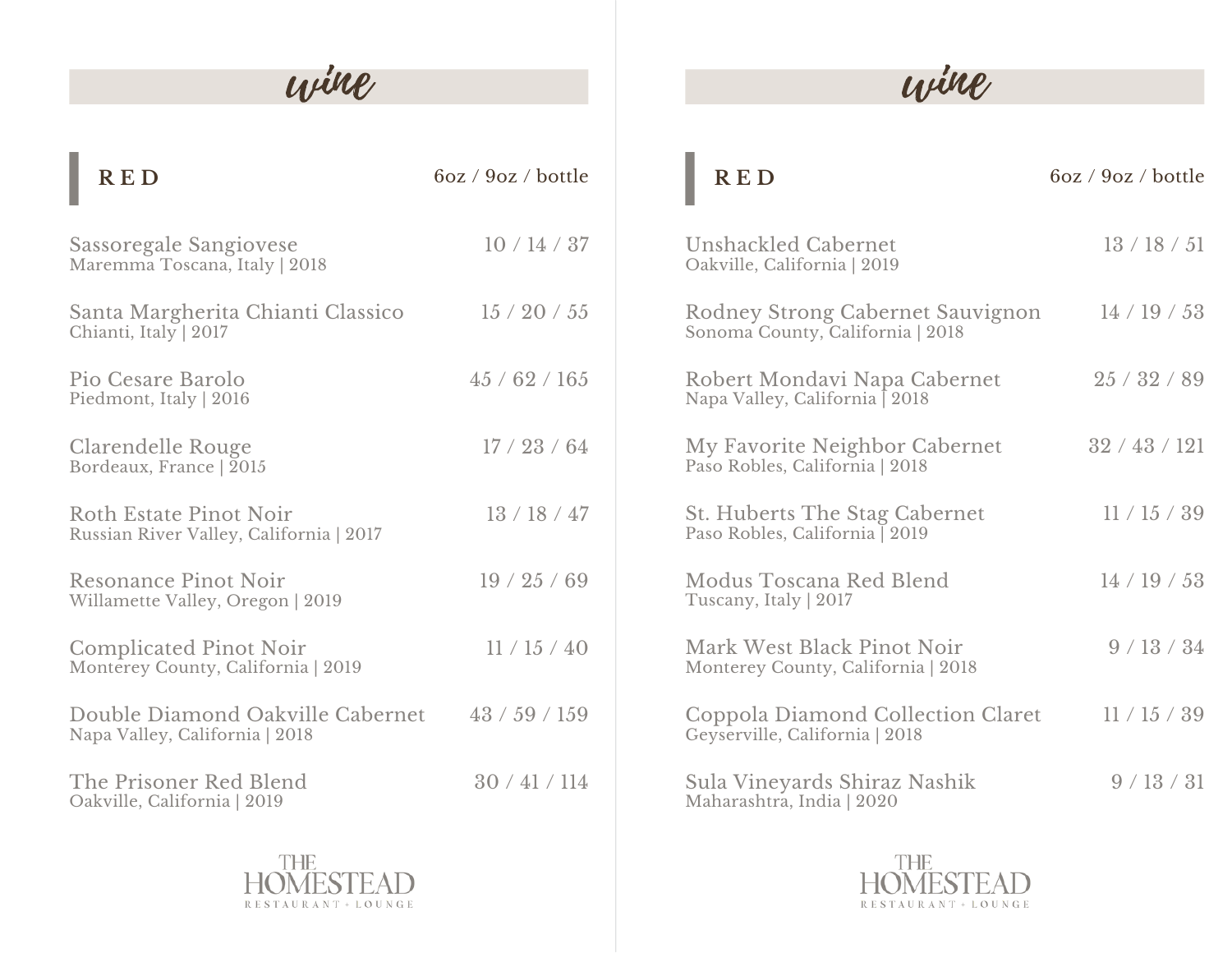# wine

| <b>RED</b>                                                                     | 6oz / 9oz / bottle |
|--------------------------------------------------------------------------------|--------------------|
| Turtle Rock Plum Orchard<br>Templeton Gap District, California   2016          | 29/40/105          |
| Fableist 395 Merlot<br>Paso Robles, California   2020                          | 13/18/49           |
| H <sub>3</sub> Horse Heaven Hills Merlot<br>Columbia Valley, Washington   2017 | 10/14/36           |
| Tarapaca Carmenère Gran Reserva<br>Maipo Valley, Chile   2019                  | 10/14/35           |
| Terrazas de los Andes Malbec<br>Mendoza, Argentina   2018                      | 12/17/43           |
| <b>Gascon Malbec</b><br>Mendoza, Argentina   2019                              | 9/13/32            |
| WHITE                                                                          | 6oz / 9oz / bottle |
| Kim Crawford Sauvignon Blanc<br>Marlborough, New Zealand                       | 11/15/39           |
| Oyster Bay Sauvignon Blanc<br>Marlborough, New Zealand                         | 10/14/35           |



# wine

| <b>RED</b>                                                        | 6oz / 9oz / bottle | WHITE                                                              | 6oz / 9oz / bottle |
|-------------------------------------------------------------------|--------------------|--------------------------------------------------------------------|--------------------|
| rtle Rock Plum Orchard<br>npleton Gap District, California   2016 | 29/40/105          | Ferrari-Carano Fumé Blanc<br>Sonoma County, California             | 12/16/41           |
| pleist 395 Merlot<br>o Robles, California   2020                  | 13/18/49           | Pighin Friuli Pinot Grigio<br>Friuli-Venezia Giulia, Italy         | 11/15/39           |
| Horse Heaven Hills Merlot<br>umbia Valley, Washington   2017      | 10/14/36           | Luna di Luna Pinot Grigio<br>Delle Venezia, Italy                  | 9/13/32            |
| rapaca Carmenère Gran Reserva<br>po Valley, Chile   2019          | 10/14/35           | William Hill Chardonnay<br>Napa Valley, California                 | 15/20/51           |
| rrazas de los Andes Malbec<br>ndoza, Argentina   2018             | 12/17/43           | Rodney Strong Chardonnay<br>Sonoma County, California              | 12/16/41           |
| scon Malbec<br>ndoza, Argentina   2019                            | 9/13/32            | <b>Jam Cellars Butter Chardonnay</b><br>Napa Valley, California    | 11/15/39           |
| WHITE                                                             | 6oz / 9oz / bottle | <b>Brotherhood Riesling</b><br>Finger Lakes, New York              | 9/13/33            |
| n Crawford Sauvignon Blanc<br>rlborough, New Zealand              | 11/15/39           | <b>Seven Daughters Moscato</b><br>Veneto, Italy                    | 10/14/35           |
| ster Bay Sauvignon Blanc<br>rlborough, New Zealand                | 10/14/35           | Chateau Ste Michelle Sweet Riesling<br>Columbia Valley, Washington | 9/13/31            |

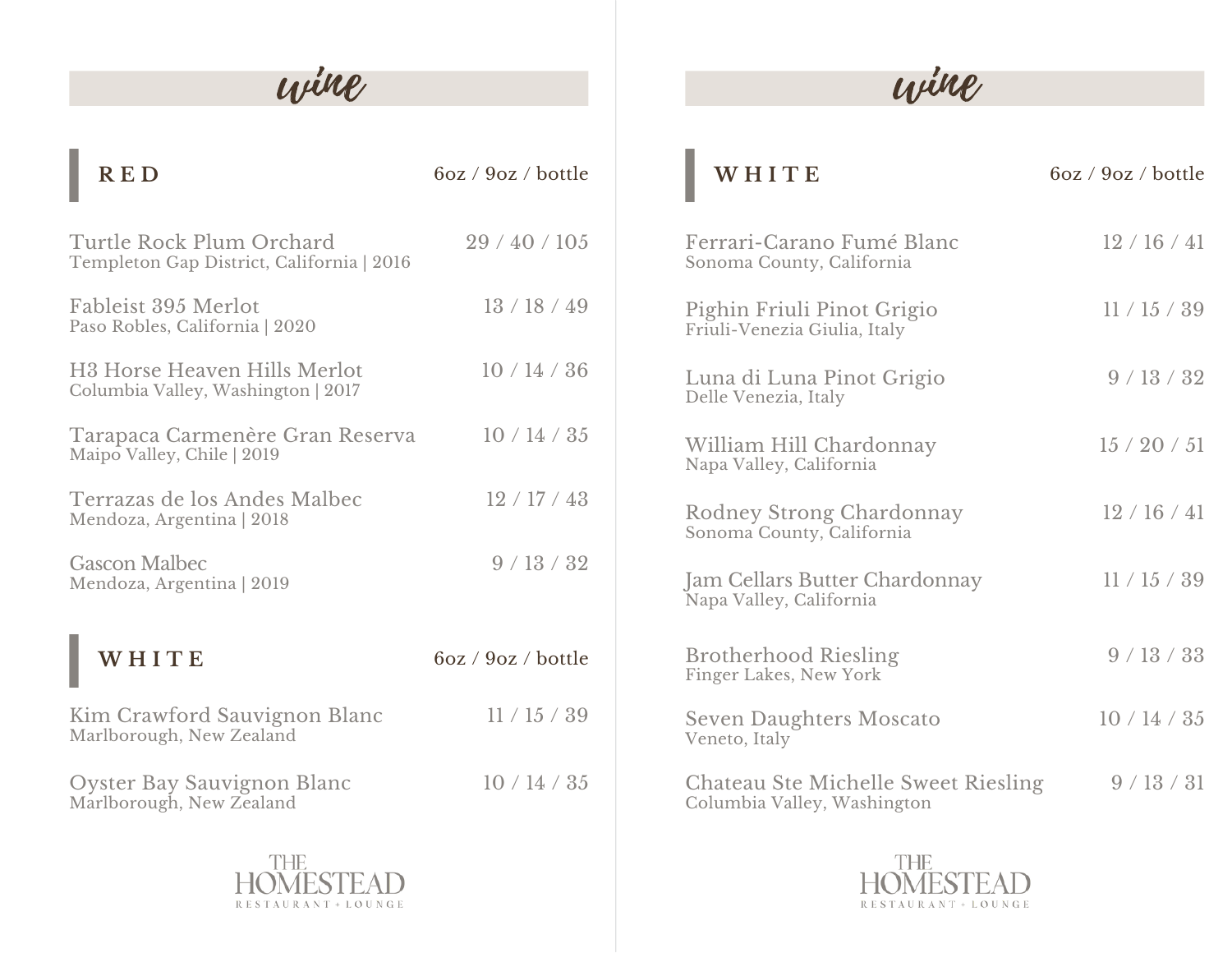| <b>ROSÉ</b>                                                                               | 6oz / 9oz / bottle |  |
|-------------------------------------------------------------------------------------------|--------------------|--|
| The Palm by Whispering Angel<br>Provence, France                                          | 12/16/43           |  |
| Thirsty Owl Pinot Noir Rosé<br>Finger Lakes, New York                                     | 9/13/33            |  |
| <b>SPARKLING</b>                                                                          | 6oz / bottle       |  |
| Perrier-Jouet Belle Epoque Brut<br>Champagne, France   2012                               | $- / 249$          |  |
| Veuve Clicquot Yellow Label Brut<br>Champagne, France                                     | $- / 139$          |  |
| Chateau Rives-Blanques Blanquette de Limoux - / 62<br>Languedoc-Roussillon, France   2016 |                    |  |
| Brotherhood B Sparkling Rosé<br>Washingtonville, New York                                 | 10/33              |  |
| <b>Benaccetto Prosecco</b><br>Veneto, Italy                                               | 9/31               |  |
| <b>Wycliff Brut Champagne</b><br>Modesta, California                                      | 8/27               |  |



wine after dinner

#### **C O G N A C**

Courvoisier VS / 9 Courvoisier VSOP / 11 D'Ussé VSOP / 13

[Rémy](https://www.remymartin.com/) Martin VSOP / 15 [Rémy](https://www.remymartin.com/) Martin XO / 41

## **C O R D I A L S**

Aperol / 7 B&B / 10 Baileys / 8 Chambord / 10 Disaronno / 9 Drambuie / 12 Fernet Branca / 9 Frangelico / 9 Grand Marnier / 10 Grand Marnier 100 / 33 Licor 43 / 8 Limoncello / 7 Rocky's Milk Punch / 8 Sambuca / 8 Southern Comfort / 7 Taconic Bourbon Cream / 9

### **S H E R R Y / P O R T W I N E S** 3oz

Fonseca Bin No. 27 Port / 8 Taylor Fladgate Vintage Port / 9 Croft 10 Year Old Tawny Port / 11 Savory & James Cream Sherry / 7

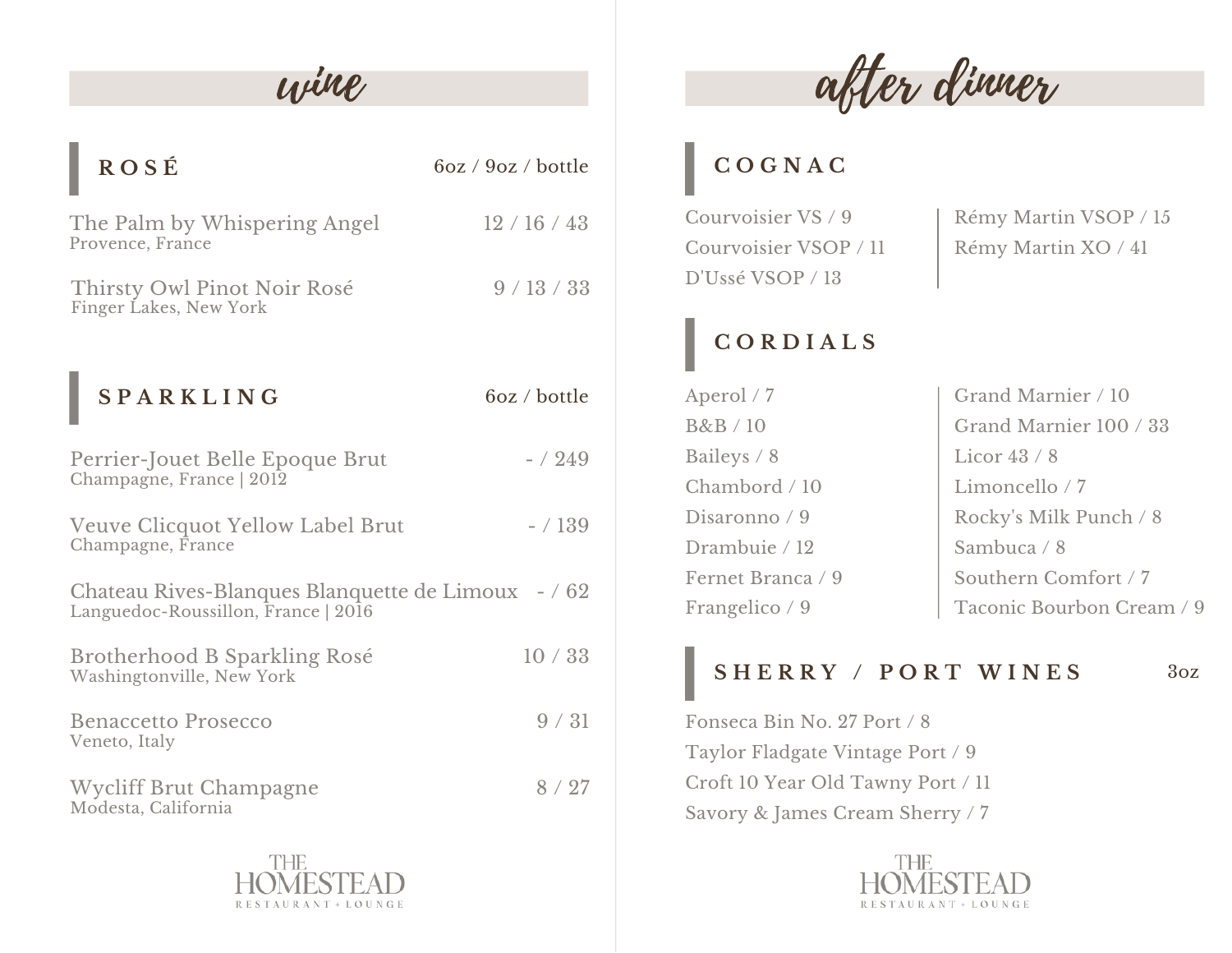spirits

### **W H I S K E Y**

Basil Hayden Dark Rye / 9 Bulleit Rye / 10 Catskill NY Honey Rye / 9 Cloudsplitter / 13 High West Double Rye / 9 Jack Daniels / 9 Jack Fire / 9 Seagram's 7 / 7 Skrewball Peanut Butter / 8 Whistle Pig 10yr Rye / 17

## **B O U R B O N**

Angel's Envy / 12 Basil Hayden's / 12 Black Dirt / 10 Buffalo Trace / 8 Bulleit / 9 Catskill NY Maple / 9 Evan Williams / 7 Hudson NY Bourbon / 10

Iron Smoke / 12 Jim Beam / 7 John Bowman / 12 Knob Creek / 11 Knob Creek 12yr / 13 Maker's Mark / 10 Night Spirit / 10 Widow Jane / 18

Canadian Club / 7

Crown Royal / 9

Seagram's VO / 8

Jameson Black Barrel / 10 Jameson Cold Brew / 10

Tullamore D.E.W. / 8

Suntory Toki / 10

Bushmills / 9

Jameson / 9





#### **S I N G L E M A L T S C O T C H**

#### *Highland Region*

Aberfeldy 12yr / 12 Dalwhinnie 15yr / 18 Oban 14yr / 22 Oban 18yr / 33 Talisker 10yr / 18

#### *Islay Region*

Bowmore 12yr / 15 Lagavulin 16yr / 27 Laphroaig 10yr / 16

#### *Speyside Region*

Balvenie 12yr / 17 Balvenie 14yr / 21 Glenfiddich 12yr / 14 Glenfiddich 15yr / 16 Glenlivet Caribbean / 11 Glenlivet 12yr / 13 Glenlivet 15yr / 20 Glenlivet 18yr / 31 Macallan 12yr / 18

Auchentoshan 12yr / 15 *Lowland Region*

#### **B L E N D E D S C O T C H**

- Chivas / 10 Chivas 18yr / 18 Dewar's White / 8 Dewar's Monarch 15yr / 10
- Johnnie Walker Red / 8 Johnnie Walker Black / 12 Johnnie Walker Green / 14 Johnnie Walker Gold / 16 Johnnie Walker Blue / 45